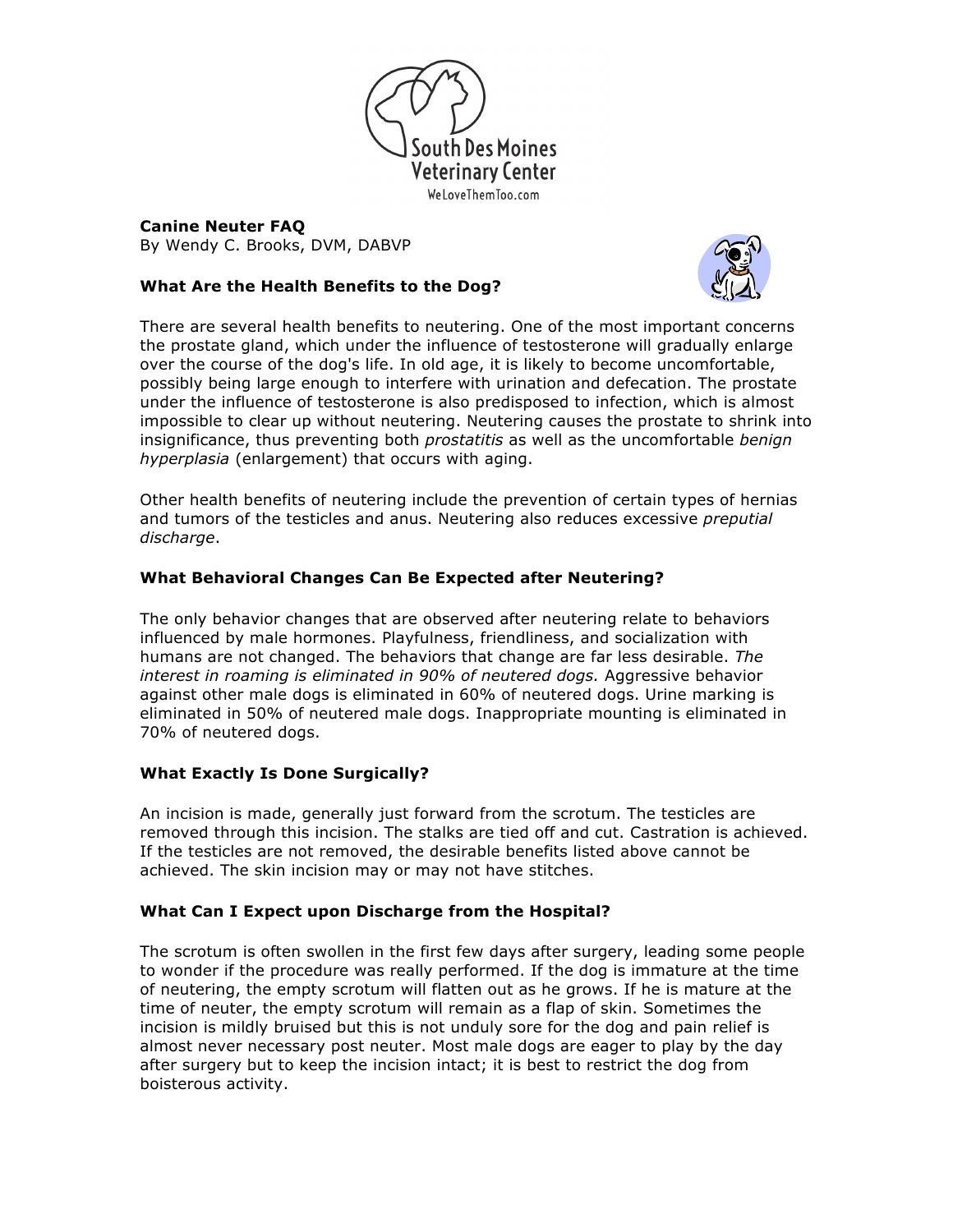#### **At What Age Can Neutering Be Performed?**

Neutering can be performed at any age over age 8 weeks. Dogs neutered before puberty (generally age 6 months) tend to grow a bit bigger than dogs neutered after puberty (testosterone is involved in causing bones to stop growing, so without testosterone the bones stop growing later). Neutering can also be performed in the geriatric patient should the prostate gland become enlarged and the best medical decision is to shrink it.

The traditional age for neutering is around 6 months of age and many veterinarians still recommend neutering at this age. The benefits of neutering (both health and behavioral) can still be obtained regardless of the age at which neutering is performed.

## **Will He Get Over-Weight or Lethargic?**

Activity level and appetite do not change with neutering. A male dog should not gain weight or become less interested in activity post neuter.

#### **Will he Still Be Interested in Females?**

His interest will be reduced but if he is around a female dog in heat, he will become aroused by her. Mounting behavior often has roots in the expression of dominance and may be expressed by a neutered male in a variety of circumstances that are not motivated by sexuality.

## **What if a Dog Has an Undescended Testicle?**

Undescended testicles have an increased tendency to grow tumors over descended testicles. They may also twist on their stalks and cause life-threatening inflammation. For these reasons, neutering is recommended for dogs with undescended testicles. This procedure is more complicated than a routine neuter; the missing testicle can be under the skin along the path it should have descended to the scrotum or it may be inside the abdomen. Some exploration may be needed to find it thus there is often an incision for each testicle. The retained testicle is sterile and under-developed. If there is one descended testicle, this one will be fertile, but since retaining a testicle is a hereditary trait it is important that the male dog not be bred before he is neutered.

#### **One Final Thought…**

#### **BEHAVIOR IS THE NUMBER ONE KILLER OF DOGS**

Most bites to humans are by UN-NEUTERED MALES. The largest percentage of roaming dogs are UN-NEUTERED MALES. The largest incidence of dog to dog aggression is in UN-NEUTERED MALES.

Copyright 2001 - 2006 by the Veterinary Information Network, Inc. All rights reserved.